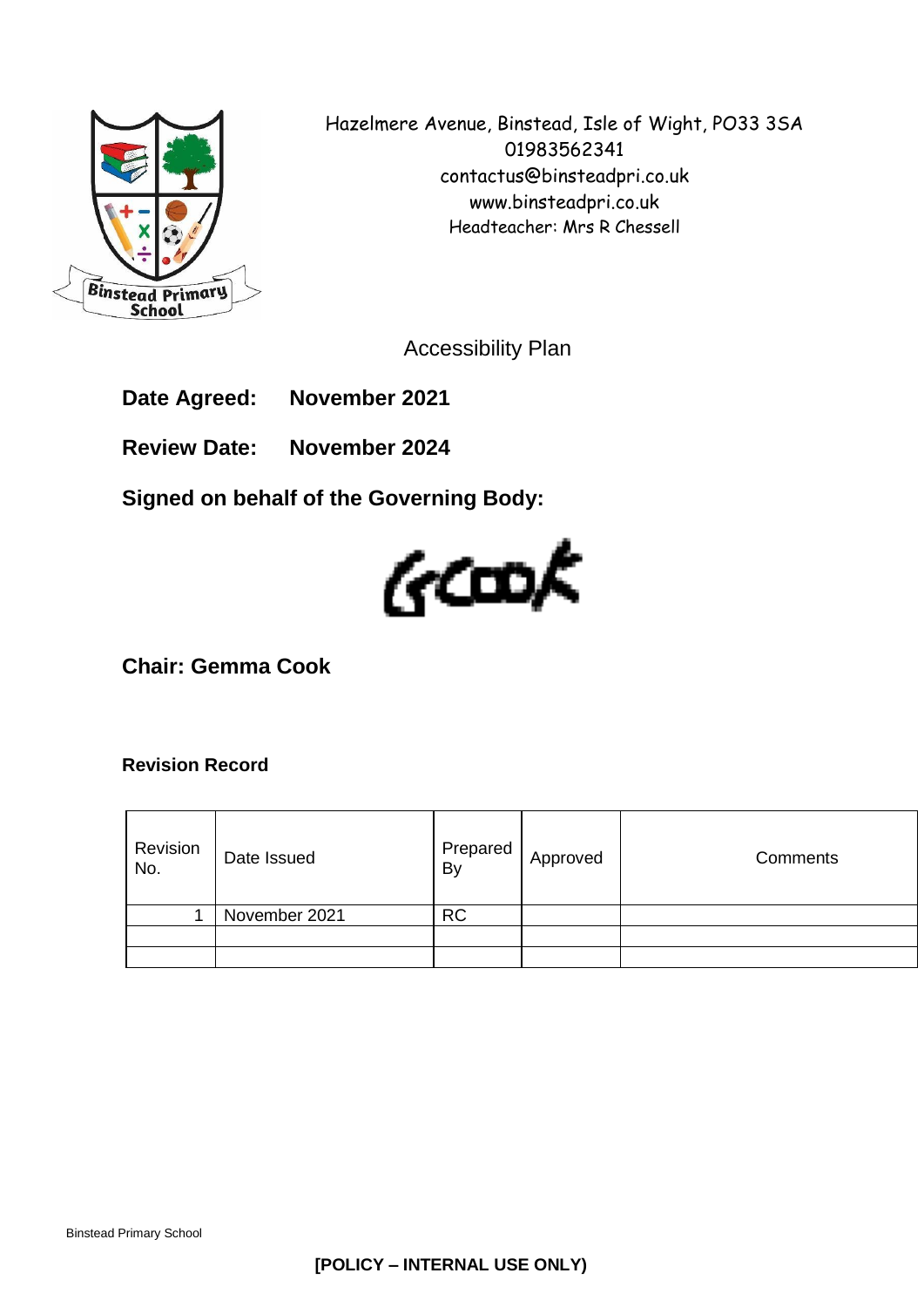### **Introduction:**

Schools generally want to be fully inclusive, but sometimes are not sure what things need to be considered and may not have much guidance or information. As a local provider of education we want to ensure that we are providing the best possible access to learning at Binstead Primary School. To ensure that we achieve this we undertake a self-assessment on an annual basis.

### **How the self-assessment works:**

We look at how inclusive we are by identifying how we are performing against each of the twelve areas below and rank them according to achievement and progress. We then discuss our initial findings with staff, governors and the school council. Areas that are identified as red or amber are priority areas for action and are progressed by using an action plan which is monitored by governors and the senior leadership team and can be found as an appendices to the policy. However, we are not complacent, areas that are identified as either green or super green are also monitored to ensure that we maintain or improve those levels.

Achievements are highlighted as follows:

| Red | Amber | Greer | Super green |
|-----|-------|-------|-------------|
|-----|-------|-------|-------------|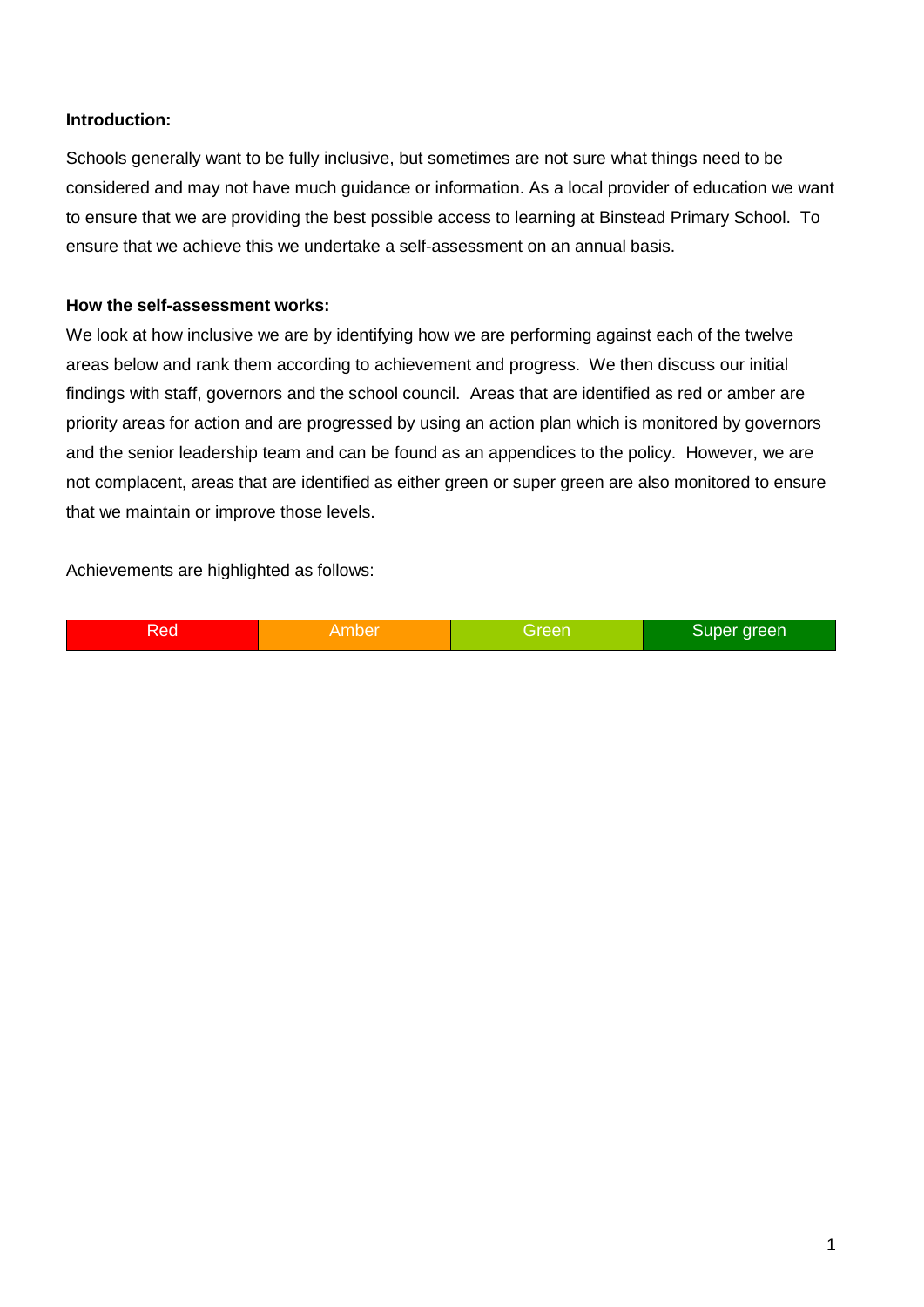## **Self-assessment – how inclusive is your school? Date: 13/05/2019**

|                          | <b>Red</b>                                                                                                                                                                | <b>Amber</b><br>Green                                                                                                                                                                                                           |                                                                                                                                                                                                                                                                                                     | <b>Super Green</b>                                                                                                                                                                                                                                                                                                                                                     |  |
|--------------------------|---------------------------------------------------------------------------------------------------------------------------------------------------------------------------|---------------------------------------------------------------------------------------------------------------------------------------------------------------------------------------------------------------------------------|-----------------------------------------------------------------------------------------------------------------------------------------------------------------------------------------------------------------------------------------------------------------------------------------------------|------------------------------------------------------------------------------------------------------------------------------------------------------------------------------------------------------------------------------------------------------------------------------------------------------------------------------------------------------------------------|--|
| Inclusion/<br>exclusion  | Disabled young people are<br>actively or passively<br>excluded e.g. parents being<br>told that the activity is not<br>suitable                                            | Disabled young people are included, but<br>actively not adapted to optimise<br>involvement<br>Needs of disabled young people not<br>adequately considered or planned for                                                        | Disabled young people are included<br>and activity adapted, when required,<br>to optimise involvement<br>Needs of disabled young people<br>considered and planned for                                                                                                                               | Pro-active approach to including<br>disabled young people by all staff<br>Effective inclusion plans in place<br>and in regular use by all staff                                                                                                                                                                                                                        |  |
| Policies &<br>procedures | No recognition of inclusion<br>in policies or procedures                                                                                                                  | Recognition of inclusion policies in place<br>All staff aware of and implement<br>but no evidence of implementation<br>them and inclusion in all policies<br>Staff contribute to reviewing and up-<br>dating inclusion policies |                                                                                                                                                                                                                                                                                                     | All staff aware of and actively<br>implement inclusion policies<br>Staff, parents and disabled young<br>people contribute to reviewing and<br>updating inclusion policies                                                                                                                                                                                              |  |
| Safeguarding             | Safeguarding or child<br>protection policies not in<br>place or up to date<br>Staff unaware of<br>procedures or protocols<br>CRB checks not done for<br>any or many staff | Safeguarding and child protection<br>policies in place, but not universally<br>adhered to<br>Inconsistent staff awareness of<br>procedures and protocols<br>CRB check are completed for some staff                              | Safeguarding and child protection<br>policies in place, adhered to and<br>regularly updated<br>Staff aware of procedures and<br>protocols<br>CRB checks are completed for all<br>staff<br>Management mindful of safer<br>recruiting legislation<br>School committed to keeping young<br>people safe | Safeguarding and child protection<br>policies in place, actively adhered to<br>and regularly updated<br>Staff aware and adhere to<br>procedures and protocols<br>CRB/DBS checks are completed for<br>all staff and are regularly updated<br>All staff mindful of safer recruiting<br>legislation<br>School and all staff are committed<br>to keeping young people safe |  |
| Risk management          | No recognition of inclusion<br>aspects in risk assessment                                                                                                                 | Staff consider ways to work with disabled<br>young people with specific individual<br>needs on arrival and manage risks<br>accordingly                                                                                          | Prior to arrival risk assessments are<br>discussed with the disabled young<br>people and their parent(s)/guardians<br>and are managed accordingly                                                                                                                                                   | Dynamic individual risk<br>assessments are done for high risk<br>users prior to arrival<br>Standard risk assessments include<br>specifics of working with people<br>both with physical and learning<br>difficulties<br>Strategies are recorded for<br>managing groups with challenging<br>behaviour                                                                    |  |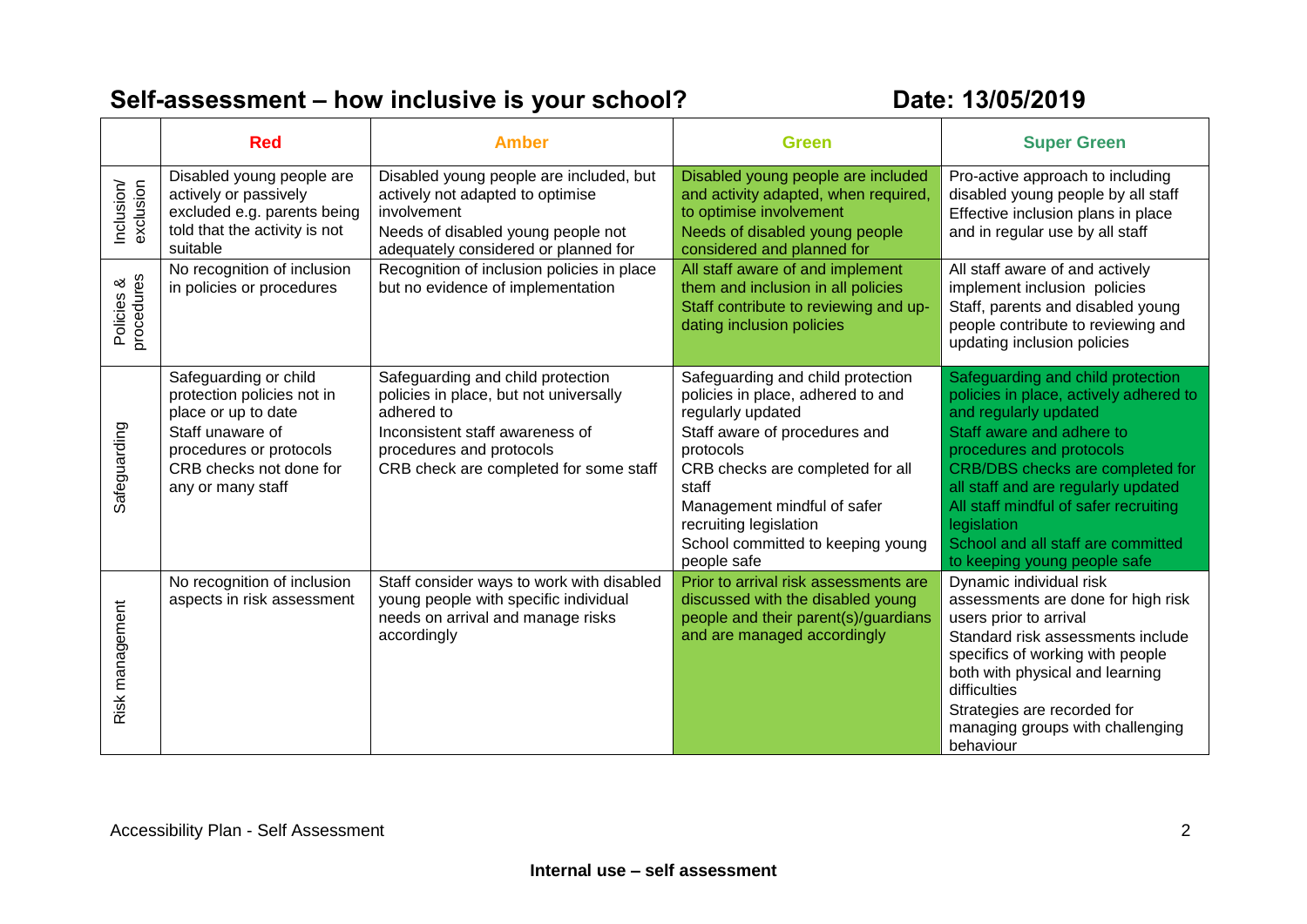|                                    | <b>Red</b><br><b>Amber</b>                                                                                                                                                         |                                                                                                                                                                                                                                           | <b>Green</b>                                                                                                                                                                                                                                                                                                 | <b>Super Green</b>                                                                                                                                                                                                                                                                                                                                                           |  |
|------------------------------------|------------------------------------------------------------------------------------------------------------------------------------------------------------------------------------|-------------------------------------------------------------------------------------------------------------------------------------------------------------------------------------------------------------------------------------------|--------------------------------------------------------------------------------------------------------------------------------------------------------------------------------------------------------------------------------------------------------------------------------------------------------------|------------------------------------------------------------------------------------------------------------------------------------------------------------------------------------------------------------------------------------------------------------------------------------------------------------------------------------------------------------------------------|--|
| Wheelchair<br>accessibility        | No access to building or<br>surrounding/outside areas<br>for wheelchair users<br>No accessible toilets<br>available                                                                | Limited access to building or<br>surrounding/outside areas for wheelchair<br>users<br>Room layouts restrict manoeuvrability<br>Accessible toilet available<br>Some doors can be opened<br>independently by wheelchair users               | Good access to building or<br>surrounding/outside areas for wheel<br>chair users<br>Room layout provide reasonable to<br>good manoeuvrability<br>Accessible toilets are available<br>Most doors can be opened<br>independently by wheelchair users                                                           | All areas are fully accessible for<br>wheelchair users<br>Room layouts provide excellent<br>manoeuvrability<br>Accessible toilets with changing<br>table is available<br>All doors can be opened<br>independently by wheelchair users                                                                                                                                        |  |
| accessibility<br>General           | Environment not suitable<br>for physical and sensory<br>difficulties (e.g. no ramps,<br>signage, induction loops)                                                                  | Some disabled young people's specific<br>physical and sensory needs are met                                                                                                                                                               | Most disabled young people's<br>specific physical and sensory needs<br>are met<br>Visual and aural support available                                                                                                                                                                                         | All disabled young people's specific<br>physical and sensory needs are met<br>Sound absorbing resources, visual<br>and aural support available if<br>required                                                                                                                                                                                                                |  |
| Promotion                          | No positive images of<br>disabled people or other<br>groups within school<br>promotional materials<br>No mention of site/activity<br>accessibility within<br>promotional materials | Limited images of disabled people within<br>in promotional materials<br>Limited site/activity accessibility<br>information is included within promotional<br>materials<br>Promotional material only available in<br>standard paper format | Some positive images of disabled<br>people within promotional materials<br>Site/activity accessibility information<br>is included within promotional<br>materials<br>Promotional materials available in<br>other formats if requested in<br>advance<br>Concessions available (e.g. Carers<br>go Free Policy) | Positive images of disabled people<br>within promotional materials<br>Site/activity accessibility information<br>easy to find in promotional materials<br>Promotional materials are presented<br>in an accessible, easy to<br>understand way<br>Promotional materials readily<br>available in other formats<br>Concessions actively promoted (e.g.<br>Carers go free policy) |  |
| Community /<br>partnership working | No work with outside<br>agencies (e.g. schools and<br>support workers)                                                                                                             | Infrequent working with outside agencies;<br>only when requested by customer or<br>agency                                                                                                                                                 | Regularly working with outside<br>agencies to support staff and<br>develop their skills as and when<br>required                                                                                                                                                                                              | Regularly working with many<br>outside agencies to support staff<br>and develop their skills in a<br>proactive manner<br>Empowers staff to share their skills<br>and knowledge with others<br>Signpost parents to outside<br>agencies                                                                                                                                        |  |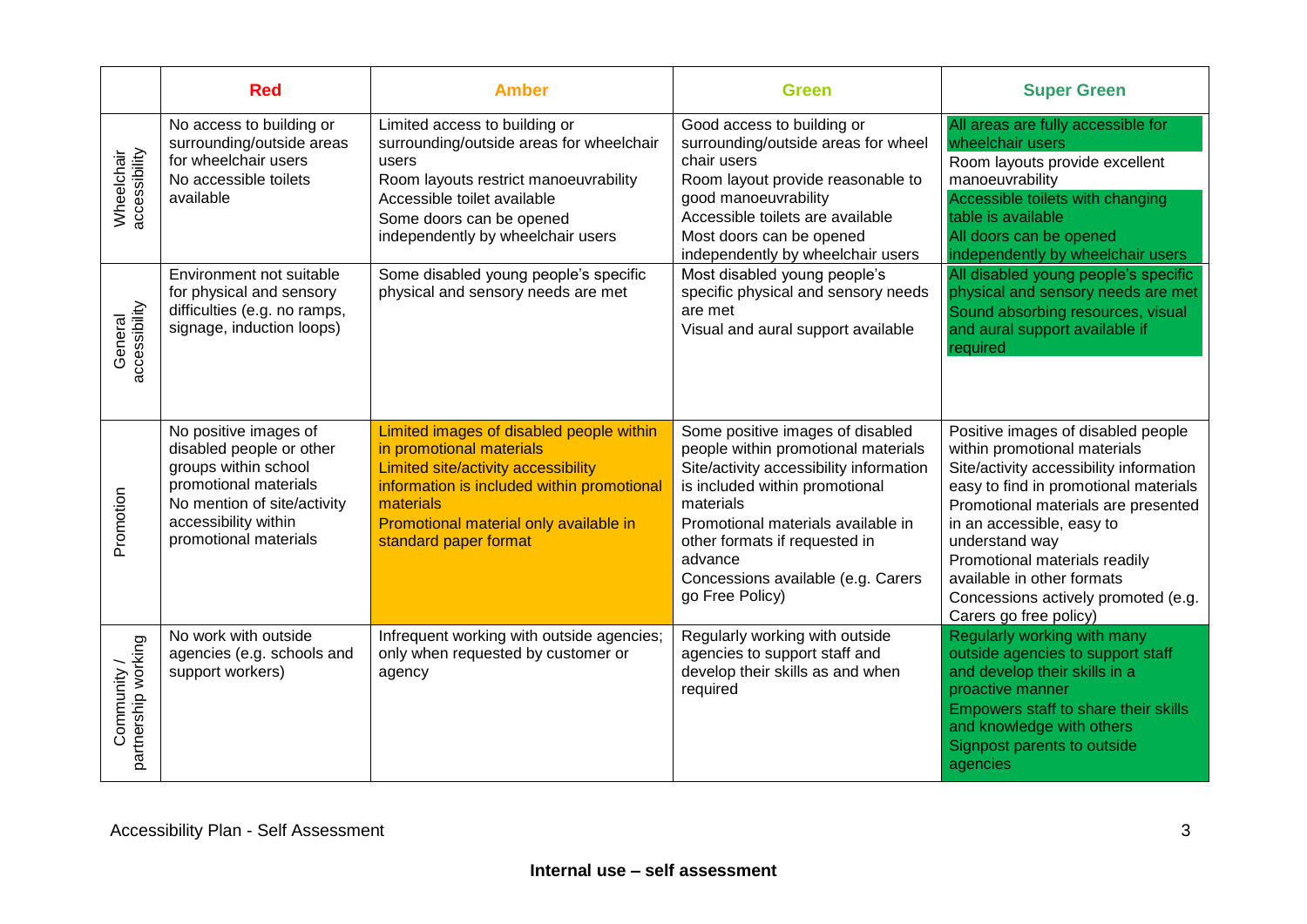|                                    | <b>Red</b>                                                                                                                                                                                                                                     | <b>Amber</b>                                                                                                                                                                                                                                                                                                                                            | <b>Green</b>                                                                                                                                                                                                                                                                                                                                                                                                                                                                   | <b>Super Green</b>                                                                                                                                                                                                                                                                                                                                                                                                                                                                     |
|------------------------------------|------------------------------------------------------------------------------------------------------------------------------------------------------------------------------------------------------------------------------------------------|---------------------------------------------------------------------------------------------------------------------------------------------------------------------------------------------------------------------------------------------------------------------------------------------------------------------------------------------------------|--------------------------------------------------------------------------------------------------------------------------------------------------------------------------------------------------------------------------------------------------------------------------------------------------------------------------------------------------------------------------------------------------------------------------------------------------------------------------------|----------------------------------------------------------------------------------------------------------------------------------------------------------------------------------------------------------------------------------------------------------------------------------------------------------------------------------------------------------------------------------------------------------------------------------------------------------------------------------------|
| Participation                      | School does not seek or<br>take account of feedback<br>from disabled young people<br>or parents<br>Feedback that is provided<br>has no influence on<br>practice or policy<br>School does not liaise with<br>disable young people or<br>parents | School takes feedback from disabled and<br>of other groups of young people when it<br>is offered<br>There is no organised process for<br>collection of feedback<br>Feedback is used to influence selected<br>elements of practice<br>Some communication (formal and<br>informal) with disabled young people and<br>parents to identify individual needs | School encourages disabled young<br>people and parents to provide<br>feedback and consult on all aspects<br>of provision<br>There is an organised process for<br>consultation<br>Feedback is used frequently to<br>adapt practice and policy as<br>required<br>Regular communication with<br>disabled young people and parents<br>to share information and to jointly<br>plan for the needs of the young<br>person (methods include both<br>formal and informal conversations) | Disabled young people and parents<br>are involved in all aspects of the<br>design, assessments and evaluation<br>of practice, delivery and policy<br>Feedback is sought via a wide<br>range of opportunities to ensure<br>inclusive consultation and is<br>published in all appropriate methods<br>as and when required<br>Feedback is constantly used to<br>adapt practice and policy<br>Pro-actively involving disabled<br>young people and parents through<br>regular communication |
| Staff training<br>/approachability | Staff receive no disability<br>awareness training                                                                                                                                                                                              | Some staff receive disability awareness<br>training<br>Staff generally display a positive attitude<br>towards inclusion                                                                                                                                                                                                                                 | All staff receive disability awareness<br>training<br>Staff are friendly and approachable<br>and work towards finding positive<br>solutions for everyone to ensure<br>involvement                                                                                                                                                                                                                                                                                              | Specific training offered to staff<br>which includes condition specific<br>training to meet the individual needs<br>of the people attending<br>Staff are friendly and approachable<br>and work towards finding positive<br>solutions before issues arise<br>All staff are regularly trained and<br>certificates are kept up to date                                                                                                                                                    |
| Communication / visual<br>support  | No evidence of visual<br>support available (e.g.<br>picture cues, Makaton, use<br>of props)                                                                                                                                                    | Inconsistent use of visual support, used<br>only as a resource for individual young<br>people<br>Staff have some awareness of alternative<br>communication systems available                                                                                                                                                                            | Consistently, clearly labelled and<br>well presented use of visual support<br>Makaton would be made available if<br>required<br>Staff have good knowledge of<br>alternative communication systems<br>available with support from the<br>Inclusion Manager - for e.g. visual<br>timetables for classes, and/or<br>individual pupils<br><b>Whole school Dyslexia Training</b>                                                                                                    | Range of visual support in place<br>(variety of visual aids resources<br>available and used)<br>Evidence of signing environment<br>Staff have excellent knowledge of<br>alternative communication systems<br>available<br>Environment adapted to suit child's<br>needs e.g. low distraction areas                                                                                                                                                                                      |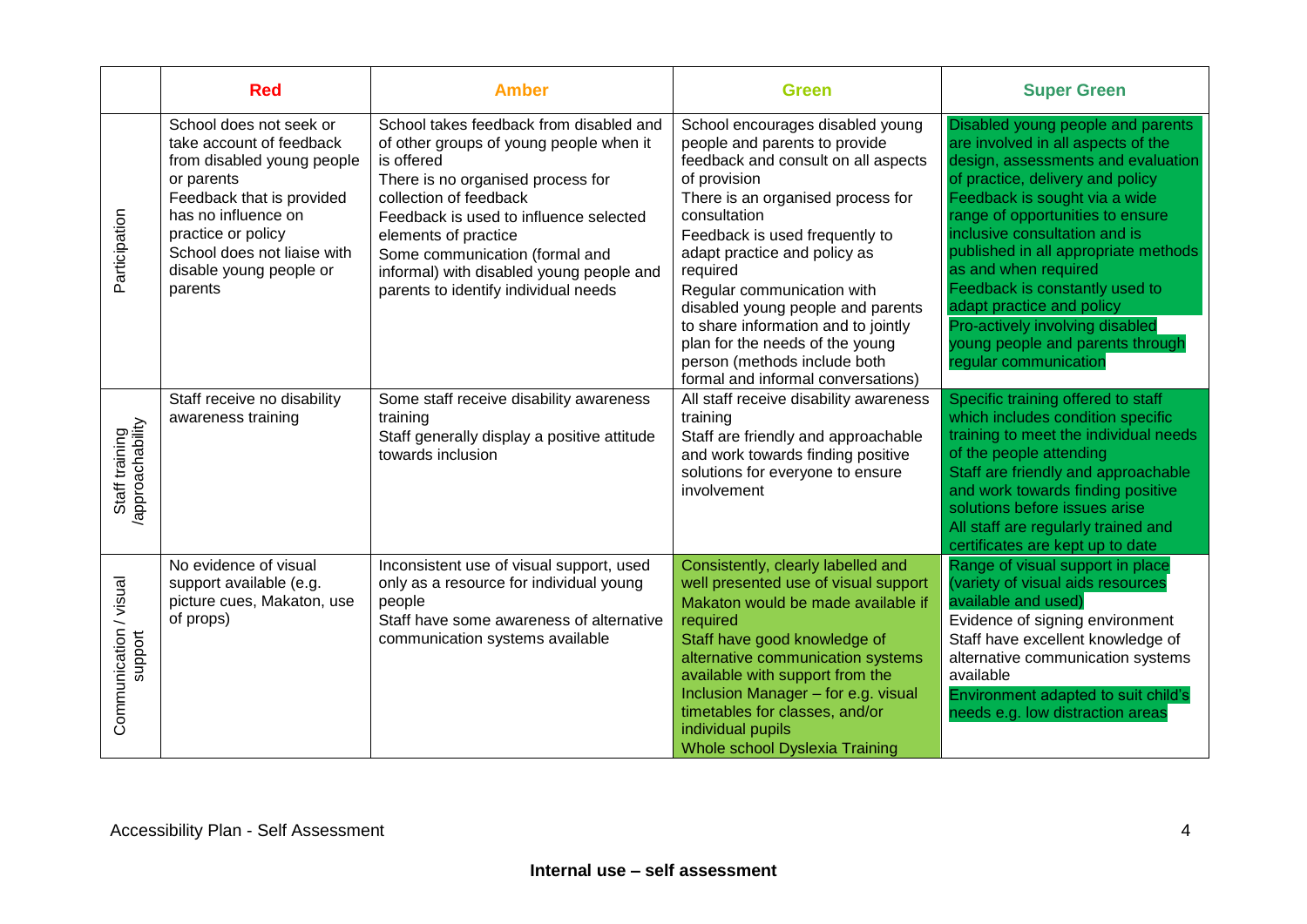|                                | <b>Red</b>                                                                                   | Amber                                 | <b>Green</b>                                                                                                                                                                                                                                                                                  | <b>Super Green</b>                                                                                                                                                                                                                                                                                                                                    |
|--------------------------------|----------------------------------------------------------------------------------------------|---------------------------------------|-----------------------------------------------------------------------------------------------------------------------------------------------------------------------------------------------------------------------------------------------------------------------------------------------|-------------------------------------------------------------------------------------------------------------------------------------------------------------------------------------------------------------------------------------------------------------------------------------------------------------------------------------------------------|
| Autism/Asperger's<br>awareness | No awareness or<br>understanding of young<br>people with autistic<br>spectrum disorder (ASD) | Staff have some awareness of ASD      | Some staff have received ASD<br>awareness training<br>Staff use a variety of approaches to<br>meet the needs of young people<br>with ASD<br>Consideration given prior to<br>sessions on how to reduce potential<br>anxiety of young people with ASD<br>when running activities                | All staff have received ASD<br>awareness training<br>Activities delivered in a way that<br>considers different users specific<br>needs<br>Consideration and implementation<br>of inclusion methods specific to<br>young people with ASD (provided<br>by parents prior to sessions), on<br>how to reduce potential anxiety of<br>individuals           |
| Dyslexia                       | limited awareness or<br>understanding of young<br>people with dyslexia                       | Staff have some awareness of dyslexia | Some staff have received Dyslexia<br>awareness training<br>Staff use a variety of approaches to<br>meet the needs of young people<br>with Dyslexia<br>Consideration given prior to<br>sessions on how to reduce potential<br>anxiety of young people with<br>Dyslexia when running activities | All staff have received Dyslexia<br>awareness training<br>Activities delivered in a way that<br>considers different users specific<br>needs<br>Consideration and implementation<br>of inclusion methods specific to<br>young people with Dyslexia<br>(provided by parents prior to<br>sessions), on how to reduce<br>potential anxiety of individuals |
|                                |                                                                                              |                                       |                                                                                                                                                                                                                                                                                               |                                                                                                                                                                                                                                                                                                                                                       |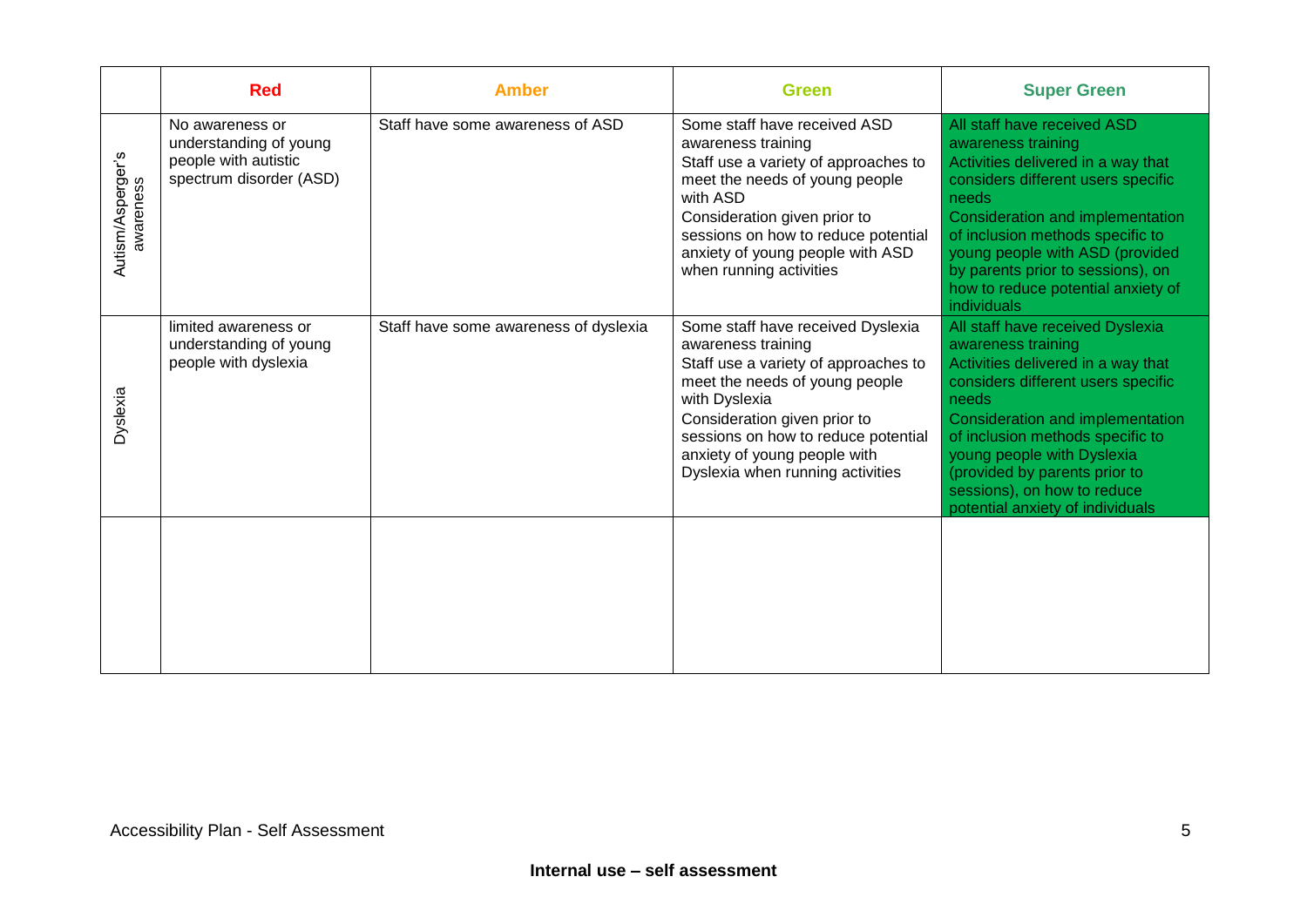### **ACTION PLAN 2021 - 22**

| Area      | <b>Issue</b>                                                                                                                                                                                                                                                            | <b>Action</b>                                                                                                                                                                                                                                                                                                                         | <b>Outcome</b> | Lead                   | <b>Date</b> |
|-----------|-------------------------------------------------------------------------------------------------------------------------------------------------------------------------------------------------------------------------------------------------------------------------|---------------------------------------------------------------------------------------------------------------------------------------------------------------------------------------------------------------------------------------------------------------------------------------------------------------------------------------|----------------|------------------------|-------------|
| Promotion | Limited images of<br>disabled people<br>within in<br>promotional<br>materials<br>Limited<br>site/activity<br>accessibility<br>information is<br>included within<br>promotional<br>materials<br>Promotional<br>material only<br>available in<br>standard paper<br>format | Increase availability of<br>promotional materials and<br>offer in alternative media if<br>required.<br>Include site accessibility<br>information on the<br>website/promotional materials<br>Look to using different<br>images of disabled people in<br>promotional materials -<br>including that not all<br>disabilities are visible. |                | HT/SBM/Site<br>Manager |             |
|           |                                                                                                                                                                                                                                                                         |                                                                                                                                                                                                                                                                                                                                       |                |                        |             |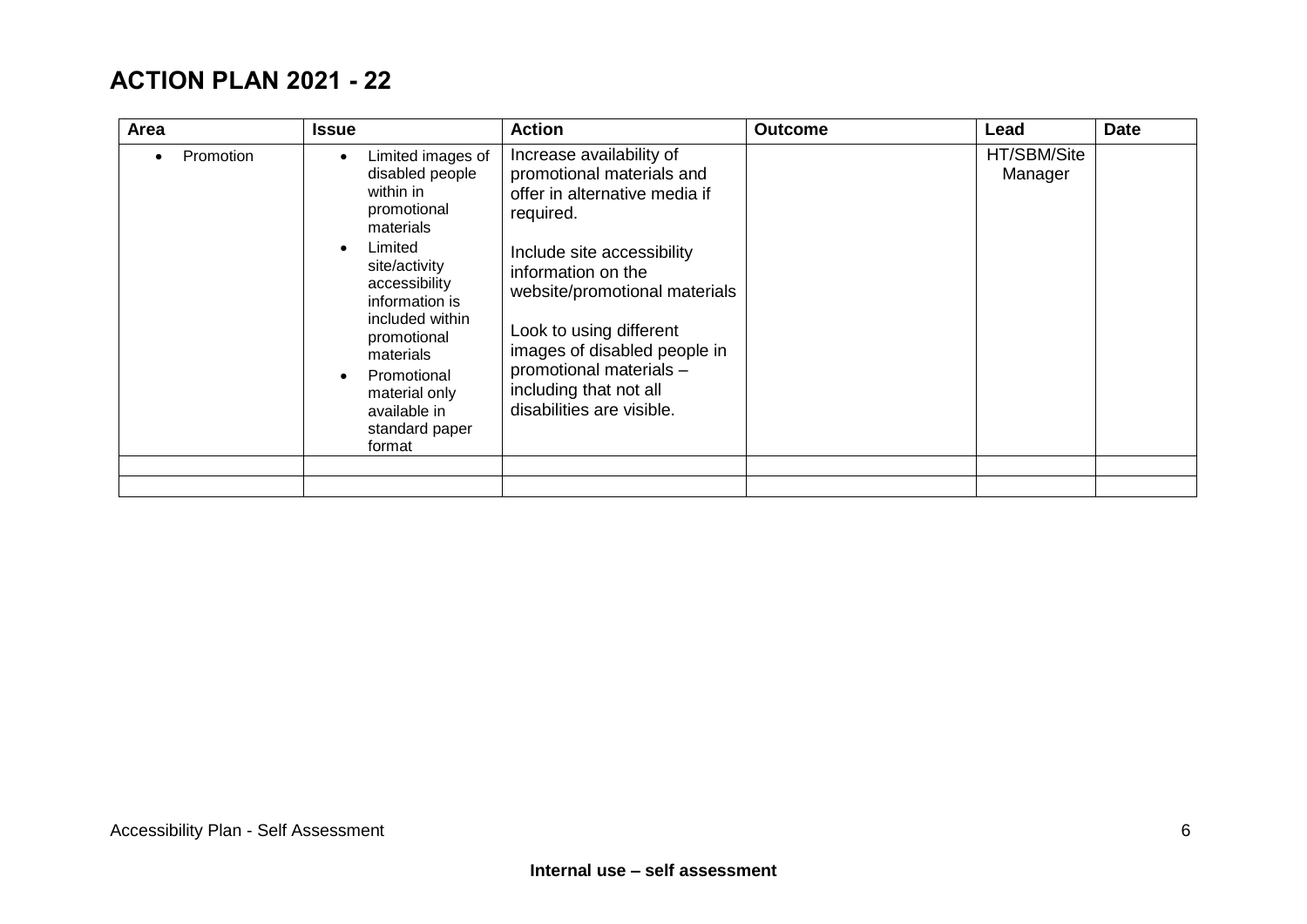## **1 Related Documents**

- Single Equality Policy
- Guidance on Equality, Diversity and Governance
- Equality Impact Assessment timetable
- School Improvement Plan
- SEN Local Offer (Binstead Primary)
- SEN Local Offer (Local Authority)
- •
- •
- •